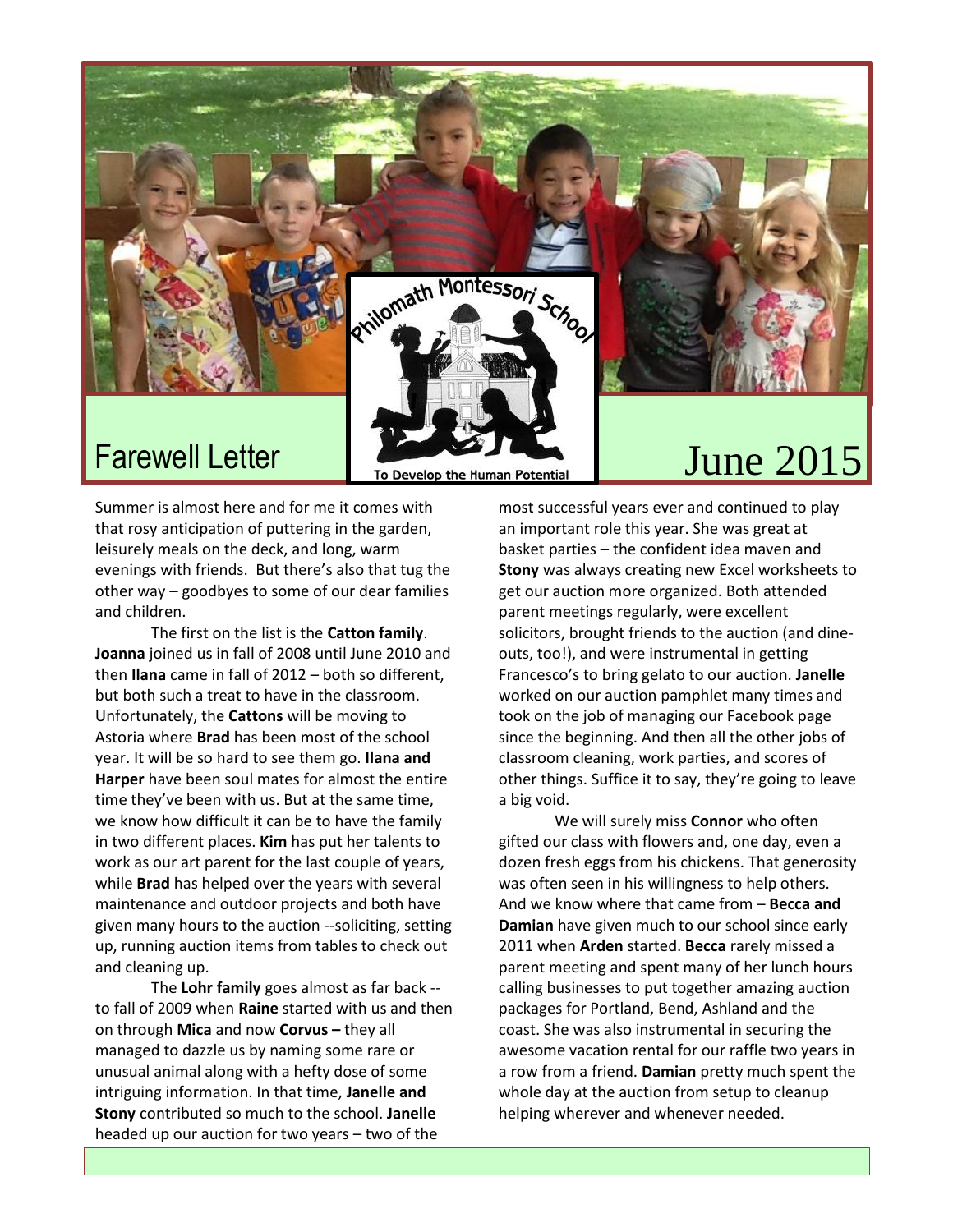It has been fun and gratifying to watch the full day children, especially the four full day boys -- **Hugo, Jai, Connor, and Jacoby** -- navigate the ups and downs of pairing up and collaborating, especially on those days when there were only three. In the last few months it's been very evident that they have reached that coveted level of real social cohesion. They are not perfect, of course, but their ability to help each other, encourage each other, be happy and proud of each other's accomplishment makes being around them a joy. Unfortunately, smiling **Annabel,** sweet **Ren,** and exuberant **Mia,** also best of buddies, will moving on as well. Thankfully, their siblings will be keeping their families in our community for a little longer. We feel blessed, honored and humbled to be a part of your children's lives and your families. Thank you for entrusting them



Andy Goldsworthy inspired nature sculpture created by Friday Art

to us for these all-important years.

A huge thank you to **Doni**, a woman who keeps astonishing me more every year with her talents and expertise, to **Leslie**, who makes us all (not only the children!) feel safe, secure and calm, to **Jessica**, who keeps our school afloat and moving along with incredible skill, aplomb and grace (who needs me anymore?!), to **Jennifer**, who keeps the children clamoring for more art days (we try not to feel too bad $\circledcirc$ ), to **Naomi and Maria**, for providing us with excellent child care during meetings and other events, and to **Perla** (who took her sister's place this year!) and **Maria**, her mom, for doing a superb job of maintaining our school so consistently and reliably.

A grateful bow to our

board for their ever-wise guidance and work begins with **Ed Durrenberger**, our prez, followed by **Paul**  Class.**Hochfeld**, our treasurer, **Joan Extrom**, our secretary, **Lorri Hendon, Janel Lawrence, Ruby Moon, Sha Sifford, Dodie Wilson** and our two newest members, **Kathleen Lloyd** and **Alison Priewe**. And to **Jessica Neebe**, whose life is replete with events for her kids, still somehow squeezes us in and faithfully comes to all our board meetings to record our minutes. We are very thankful to her and to our entire board.

A special thank you to **Bekki Levien**, a former PhMS parent whose children attended in the 90's – as you can imagine, she was one of our super volunteers of the past and she has been putting her graphic arts expertise to work for us ever since – creating our brochures, our handbook, our banners, anything we need design help with and until recently, she was our webmaster. Thank you again, Bekki! Which brings me to **Paul Bausch**, another former parent who created our new website and continues to help us maintain it. We are very grateful for their constant help and attention to our needs!

**A very deep thank you to all of you.** Sadly, as I write this, I know that I will not be able to come to this year's End-of-the-Year potluck - - to visit, to thank, to witness the lovely flyaway ceremony, and to hug every one of you. **Please enjoy a wonderful summer – pare it down, keep it simple and enjoy it more. My love to you all!!**